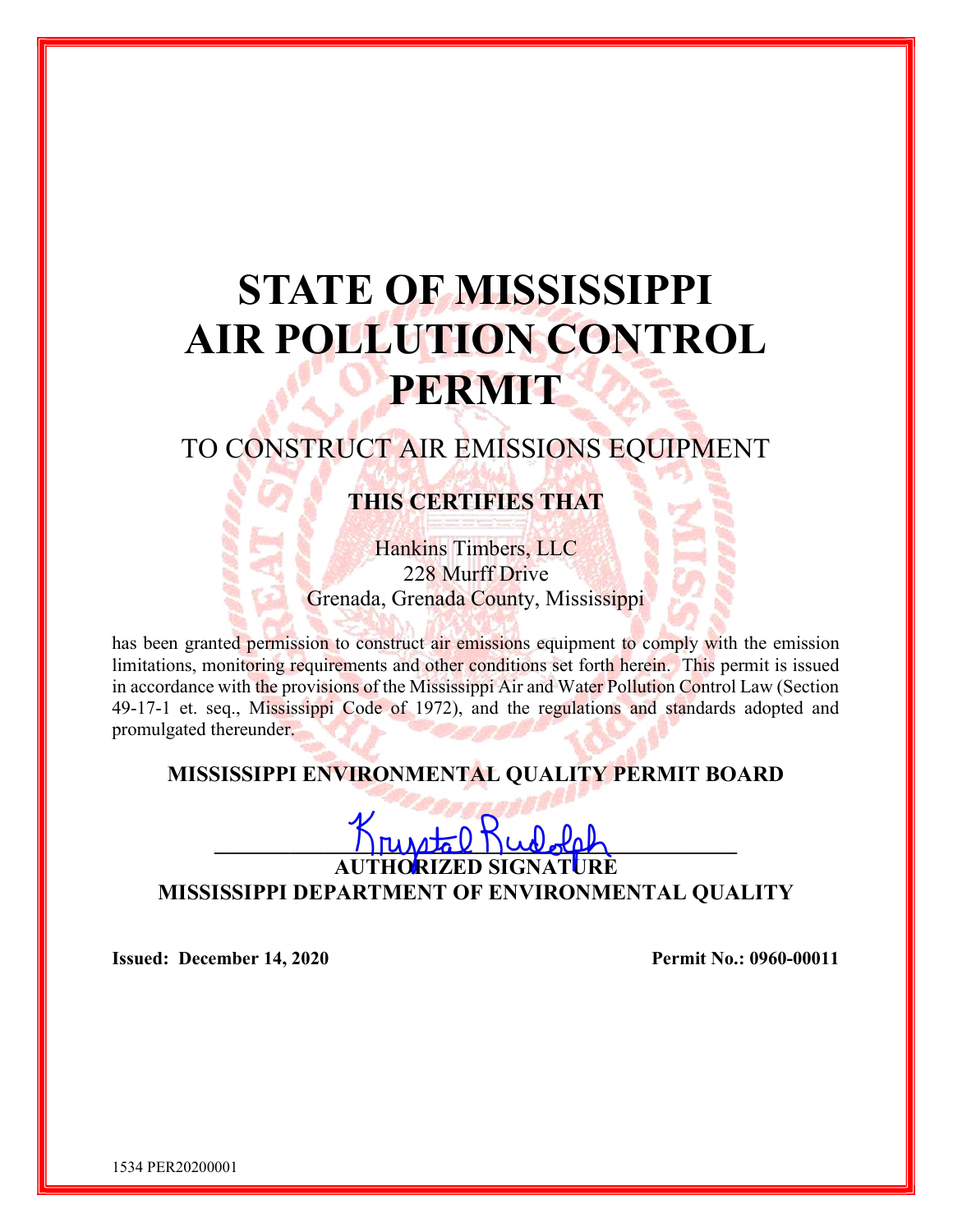#### SECTION 1

#### A. GENERAL CONDITIONS

1. This permit is for air pollution control purposes only.

(Ref.: 11 Miss. Admin. Code Pt. 2, R. 2.1.D.)

2. Any activities not identified in the application are not authorized by this permit.

(Ref.: Miss. Code Ann. 49-17-29 1.b)

3. The knowing submittal of a permit application with false information may serve as the basis for the Permit Board to void the permit issued pursuant thereto or subject the applicant to penalties for operating without a valid permit pursuant to State Law.

(Ref.: 11 Miss. Admin. Code Pt. 2, R. 2.2.B(5).)

4. It is the responsibility of the applicant/permittee to obtain all other approvals, permits, clearances, easements, agreements, etc., which may be required including, but not limited to, all required local government zoning approvals or permits.

(Ref.: 11 Miss. Admin. Code Pt. 2, R. 2.1.D(6).)

5. The issuance of a permit does not release the permittee from liability for constructing or operating air emissions equipment in violation of any applicable statute, rule, or regulation of state or federal environmental authorities.

(Ref.: 11 Miss. Admin. Code Pt. 2, R. 2.2.B(7).)

6. It shall not be a defense for a permittee in an enforcement action that it would have been necessary to halt or reduce the permitted activity in order to maintain compliance with the conditions of the permit, unless halting or reducing activity would create an imminent and substantial endangerment threatening the public health and safety of the lives and property of the people of this state.

(Ref.: 11 Miss. Admin. Code Pt. 2, R. 2.2.B(15)(a).)

7. The permit and/or any part thereof may be modified, revoked, reopened, and reissued, or terminated for cause. Sufficient cause for a permit to be reopened shall exist when an air emissions stationary source becomes subject to Title V. The filing of a request by the permittee for a permit modification, revocation and reissuance, or termination, or of a notification of planned changes or anticipated noncompliance does not stay any permit condition.

(Ref.: 11 Miss. Admin. Code Pt. 2, R. 2.2.B(15)(b).)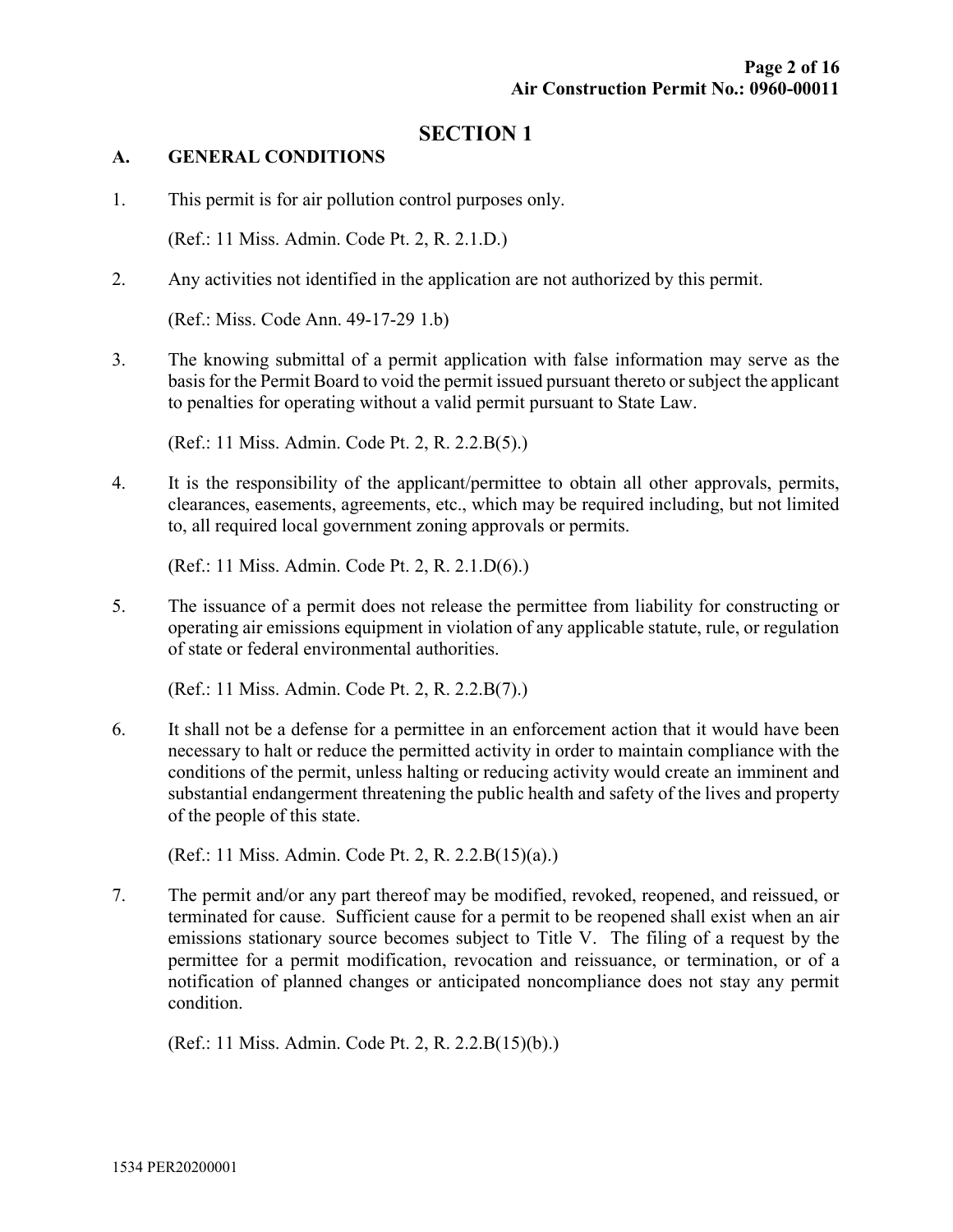8. The permit does not convey any property rights of any sort, or any exclusive privilege.

(Ref.: 11 Miss. Admin. Code Pt. 2, R. 2.2.B(15)(c).)

9. The permittee shall furnish to the MDEQ within a reasonable time any information the MDEQ may request in writing to determine whether cause exists for modifying, revoking and reissuing, or terminating the permit or to determine compliance with the permit. Upon request, the permittee shall also furnish to the MDEQ copies of records required to be kept by the permit or, for information claimed to be confidential, the permittee shall furnish such records to the MDEQ along with a claim of confidentiality. The permittee may furnish such records directly to the Administrator along with a claim of confidentiality.

(Ref.: 11 Miss. Admin. Code Pt. 2, R. 2.2.B(15)(d).)

10. Design and Construction Requirements: The stationary source shall be designed and constructed so as to operate without causing a violation of an Applicable Rules and Regulations, without interfering with the attainment and maintenance of State and National Ambient Air Quality Standards, and such that the emission of air toxics does not result in an ambient concentration sufficient to adversely affect human health and well-being or unreasonably and adversely affect plant or animal life beyond the stationary source boundaries.

(Ref.: 11 Miss. Admin. Code Pt. 2, R. 2.5.A.)

11. Solids Removal: The necessary facilities shall be constructed so that solids removed in the course of control of air emissions may be disposed of in a manner such as to prevent the solids from becoming windborne and to prevent the materials from entering State waters without the proper environmental permits.

(Ref.: Miss. Code Ann. 49-17-29)

12. Diversion and Bypass of Air Pollution Controls: The air pollution control facilities shall be constructed such that diversion from or bypass of collection and control facilities is not needed except as provided for in Mississippi Administrative Code, Title 11, Part 2, Chapter 1, Rule 1.10. – "Provisions for Upsets, Start-Ups, and Shutdowns".

(Ref.: 11 Miss. Admin. Code Pt. 2, R. 1.10.)

13. Fugitive Dust Emissions from Construction Activities: The construction of the stationary source shall be performed in such a manner so as to reduce fugitive dust emissions from construction activities to a minimum.

(Ref.: 11 Miss. Admin. Code Pt. 2, R. 2.5.A(4).)

14. Right of Entry: The permittee shall allow the Mississippi Department of Environmental Quality Office of Pollution Control and the Mississippi Environmental Quality Permit Board and/or their representatives upon presentation of credentials: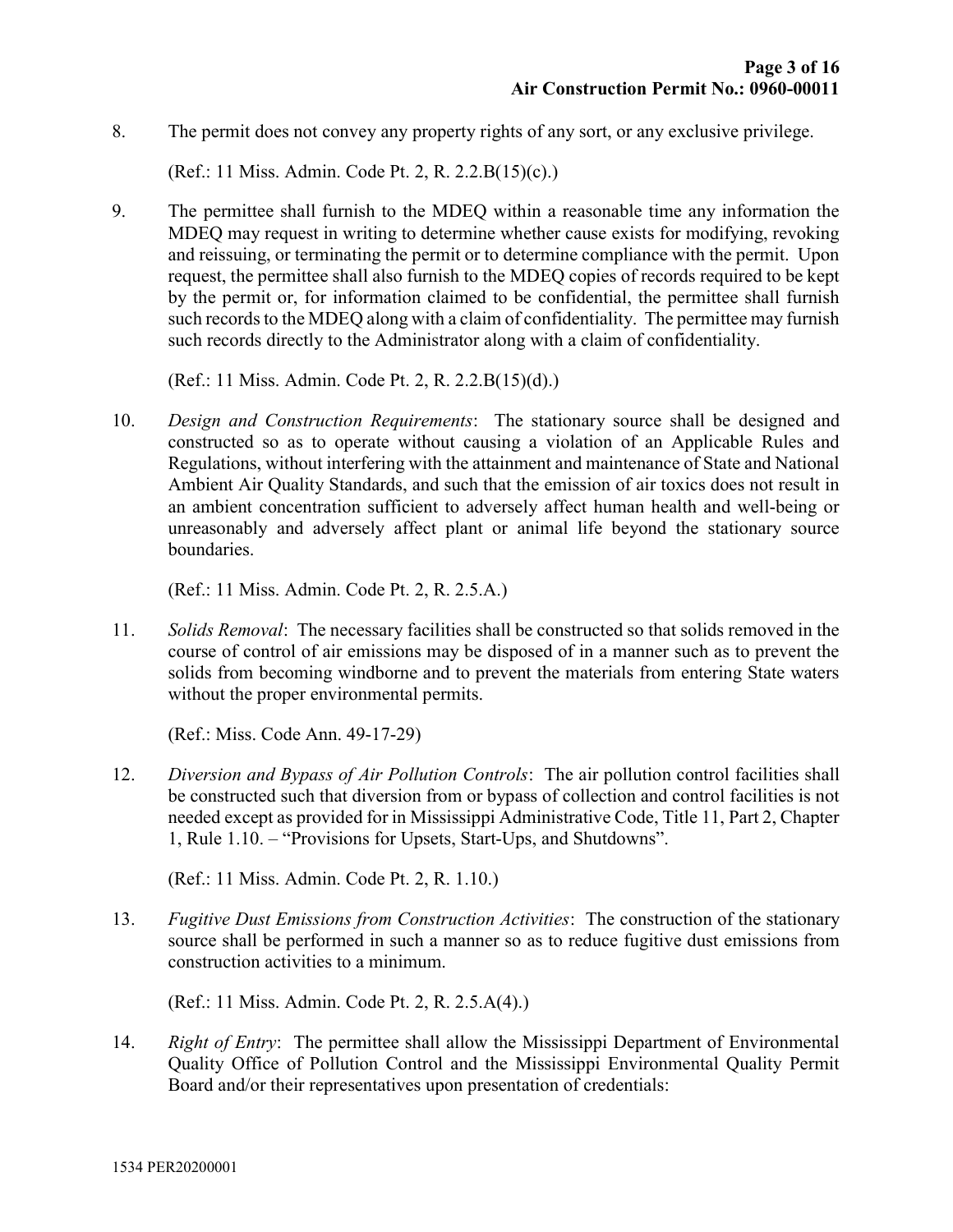- (a) To enter upon the permittee's premises where an air emission source is located or in which any records are required to be kept under the terms and conditions of this permit; and
- (b) At reasonable times to have access to and copy any records required to be kept under the terms and conditions of this permit; to inspect any monitoring equipment or monitoring method required in this permit; and to sample any air emissions.

(Ref.: Miss. Code Ann. 49-17-21)

- 15. Permit Modification or Revocation: After notice and opportunity for a hearing, the Permit Board may modify the permit or revoke it in whole or in part for good cause shown including, but not limited to:
	- (a) Persistent violation of any of the terms or conditions of this permit;
	- (b) Obtaining this permit by misrepresentation or failure to disclose fully all relevant facts; or
	- (c) A change in federal, state, or local laws or regulations that require either a temporary or permanent reduction or elimination of previously authorized air emission.

(Ref.: 11 Miss. Admin. Code Pt. 2, R. 2.2.C.)

16. Public Record and Confidential Information: Except for data determined to be confidential under the Mississippi Air & Water Pollution Control Law, all reports prepared in accordance with the terms of this permit shall be available for public inspection at the offices of the Mississippi Department of Environmental Quality, Office of Pollution Control.

(Ref.: Miss. Code Ann. 49-17-39)

17. Permit Transfer: This permit shall not be transferred except upon approval of the Permit Board.

(Ref.: 11 Miss. Admin. Code Pt. 2, R. 2.16.B.)

18. Severability: The provisions of this permit are severable. If any provision of the permit, or the application of any provision of the permit to any circumstances, is challenged or held invalid, the validity of the remaining permit provisions and/or portions thereof or their application to other persons or sets of circumstances, shall not be affected thereby.

(Ref.: 11 Miss. Admin. Code Pt. 2, R. 2.1.D(7).)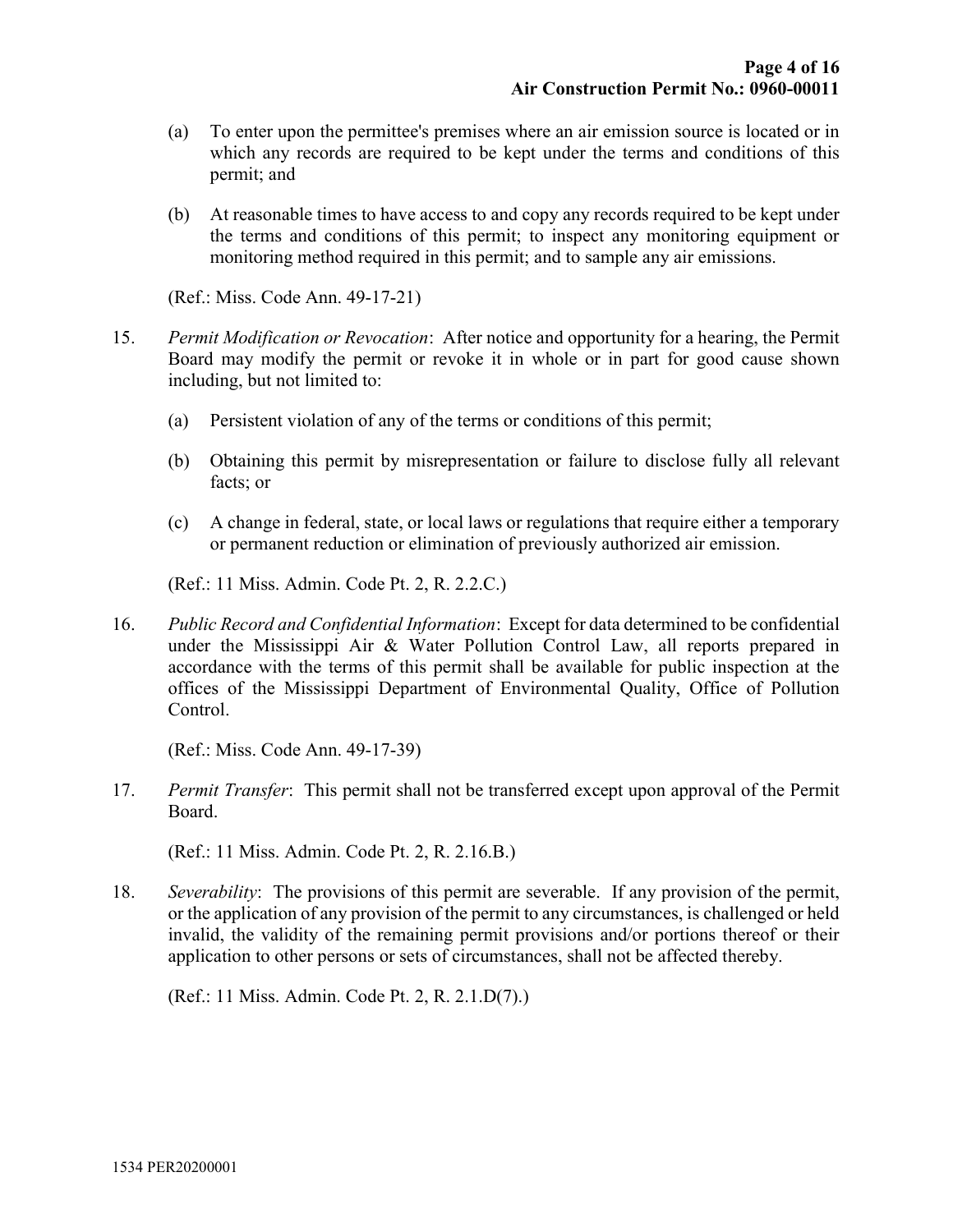19. Permit Expiration: The permit to construct will expire if construction does not begin within eighteen (18) months from the date of issuance or if construction is suspended for eighteen (18) months or more.

(Ref.: 11 Miss. Admin. Code Pt. 2, R. 2.5.C(1).)

20. Certification of Construction: A new stationary source issued a Permit to Construct cannot begin operation until certification of construction by the permittee.

(Ref.: 11 Miss. Admin. Code Pt. 2, R. 2.5.D(3).)

21. Beginning Operation: Except as prohibited in Section  $1$  – Condition 24 of this permit, after certification of construction by the permittee, the Permit to Construct shall be deemed to satisfy the requirement for a permit to operate until the date the application for issuance or modification of the Title V Permit or the application for issuance or modification of the State Permit to Operate, whichever is applicable, is due. This provision is not applicable to a source excluded from the requirement for a permit to operate as provided by Mississippi Administrative Code, Title 11, Part 2, Chapter 2, Rule 2.13.G.

(Ref.: 11 Miss. Admin. Code Pt. 2, R. 2.5.D(4).)

22. Application for a Permit to Operate: Except as otherwise specified in Section  $1 -$ Condition 24 of this permit, the application for issuance or modification of the State Permit to Operate or the Title V Permit (whichever is applicable) is due twelve (12) months after beginning operation or such earlier date or time as specified in the Permit to Construct. The Permit Board may specify an earlier date or time for submittal of the application. Beginning operation will be assumed to occur upon certification of construction, unless the permittee specifies differently in writing.

(Ref.: 11 Miss. Admin. Code Pt. 2, R. 2.5.D(5).)

23. Operating Under a Permit to Construct: Except as otherwise specified in Section 1 – Condition 24 of this permit, upon submittal of a timely and complete application for issuance or modification of a State Permit to Operate or a Title V Permit (whichever is applicable) the applicant may continue to operate under the terms and conditions of the Permit to Construct and in compliance with the submitted application until the Permit Board issues, modifies, or denies the Permit to Operate.

(Ref.: 11 Miss. Admin. Code Pt. 2, R. 2.5.D(6).)

24. Application Requirements for a Permit to Operate for Moderate Modifications: For moderate modifications that require contemporaneous enforceable emissions reductions from more than one emission point in order to "*net*" out of Prevention of Significant Deterioration / New Source Review (PSD / NSR), the applicable Title V Permit to Operate or State Permit to Operate must be modified prior to beginning operation of the modified facilities.

(Ref.: 11 Miss. Admin. Code Pt. 2, R. 2.5.D(7).)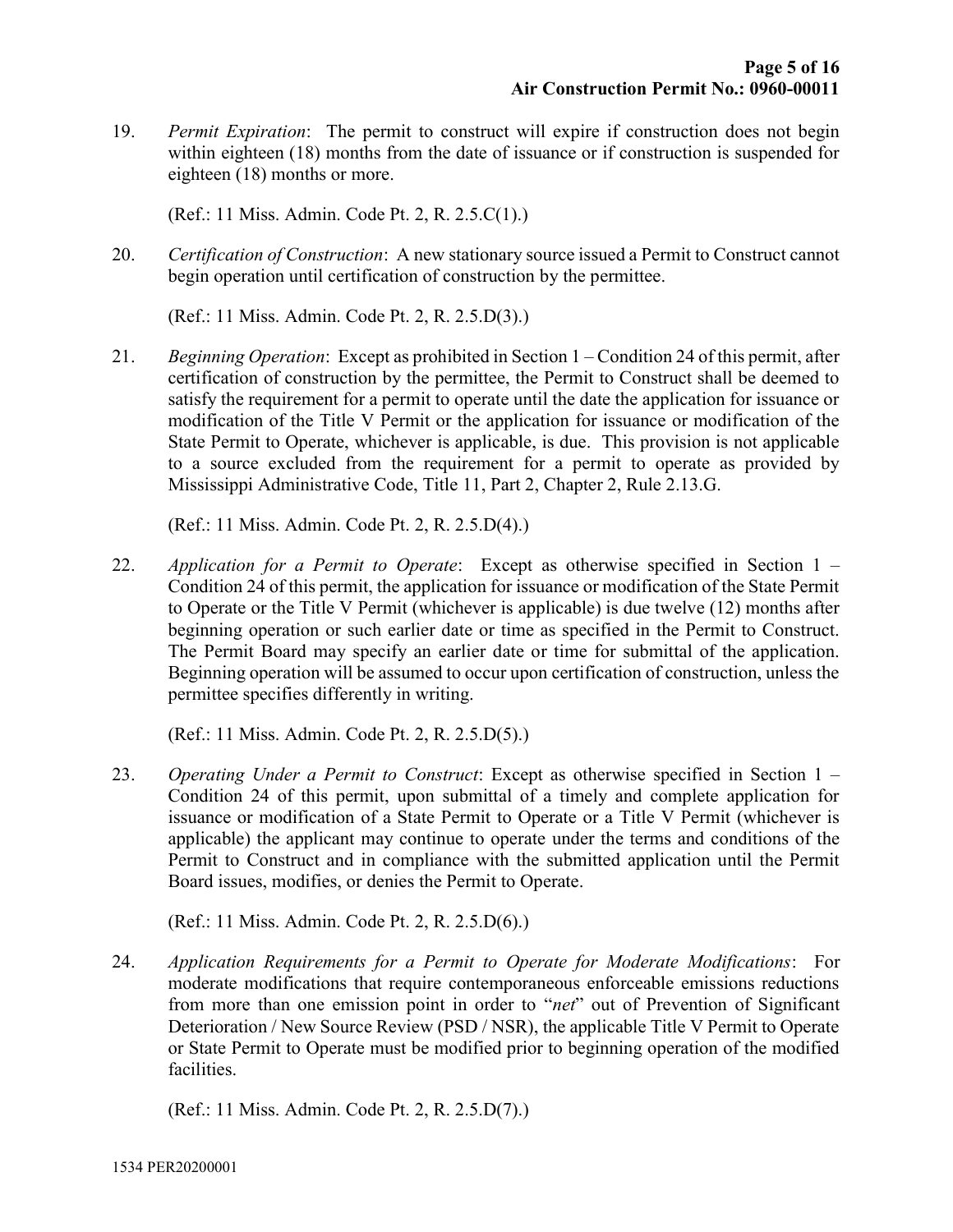25. General Duty: All air emission equipment shall be operated as efficiently as possible to provide the maximum reduction of air contaminants.

(Ref.: 11 Miss. Admin. Code Pt. 2, R. 2.2.B(10).)

26. Deviation Reporting: Except as otherwise specified herein, the permittee shall report all deviations from permit requirements, including those attributable to upsets, the probable cause of such deviations, and any corrective actions or preventive measures taken. Said report shall be made within five (5) working days of the time the deviation began.

(Ref.: 11 Miss. Admin. Code Pt. 2, R. 2.2.B(10).)

- 27. Compliance Testing: Regarding compliance testing:
	- (a) The results of any emissions sampling and analysis shall be expressed both in units consistent with the standards set forth in any Applicable Rules and Regulations or this permit and in units of mass per time.
	- (b) Compliance testing will be performed at the expense of the permittee.
	- (c) Each emission sampling and analysis report shall include but not be limited to the following:
		- (1) Detailed description of testing procedures;
		- (2) Sample calculation(s);
		- (3) Results; and
		- (4) Comparison of results to all Applicable Rules and Regulations and to emission limitations in the permit.
	- (Ref.: 11 Miss. Admin. Code Pt. 2, R. 2.6.B(3), (4), and (6).)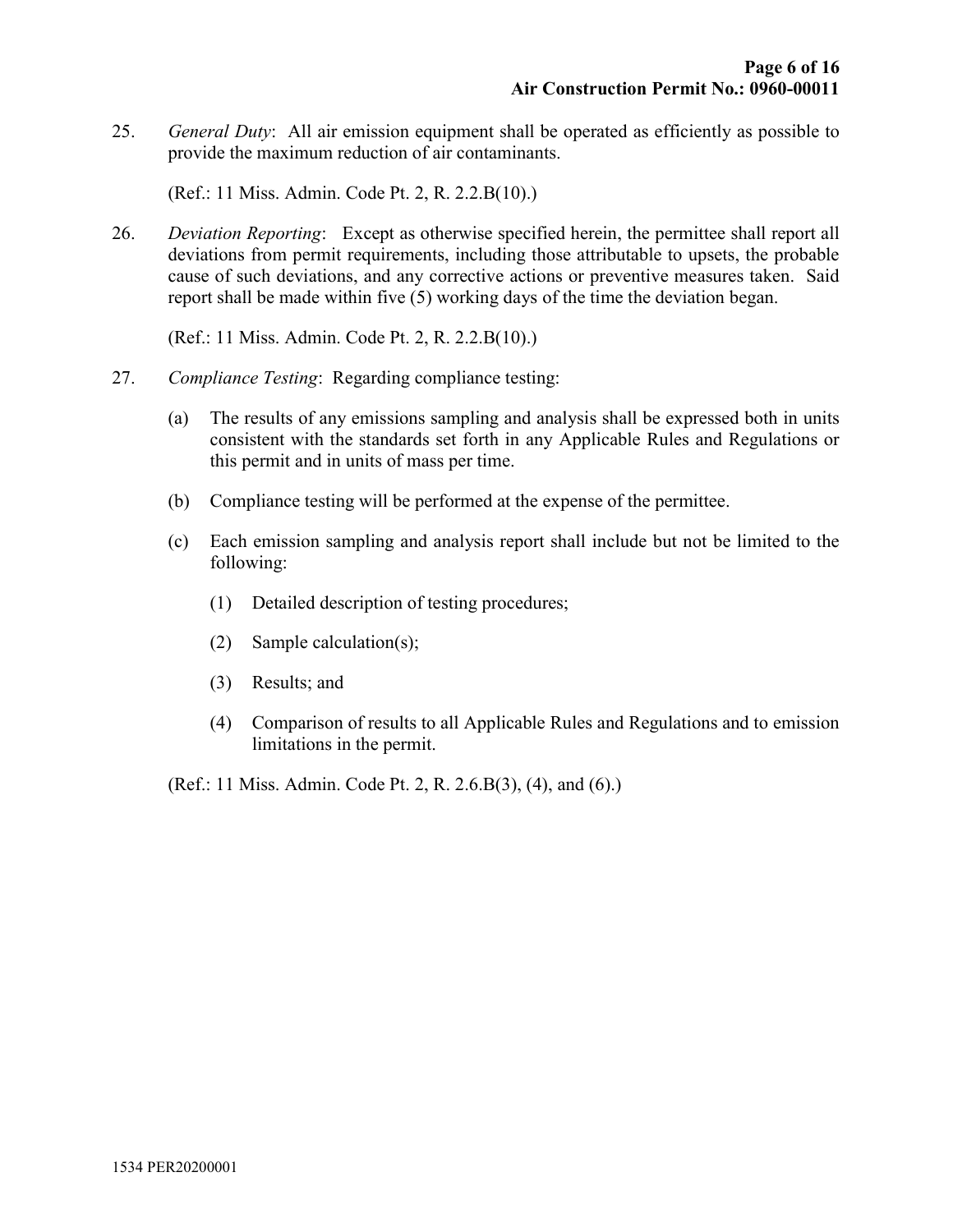## SECTION 2 EMISSION POINT DESCRIPTION

The permittee is authorized to construct and operate, upon certification of construction, air emissions equipment, as described in the following table:

| <b>Emission</b><br>Point | <b>Description</b>                                                                                       |  |  |
|--------------------------|----------------------------------------------------------------------------------------------------------|--|--|
| $AA-100$                 | Facility-Wide (Hankins Timbers, LLC)                                                                     |  |  |
| $AA-001$                 | Log Debarker                                                                                             |  |  |
| $AA-002$                 | Bark and Sawdust conveyed to Truck Loadout                                                               |  |  |
| $AA-003$                 | Sawmill                                                                                                  |  |  |
| $AA-004$                 | Chipper                                                                                                  |  |  |
| $AA-005$                 | Chips conveyed to Chip Bin                                                                               |  |  |
| AA-006                   | Direct-Fired Batch Drying Kiln [equipped with 24 MMBTU/hour wood-fired burner]                           |  |  |
| $AA-007$                 | Direct-Fired Continuous Drying Kiln [equipped with 40 MMBTU/hour wood-fired burner]                      |  |  |
| AA-008                   | Planer Mill Shavings Cyclone (used for material transfer)                                                |  |  |
| AA-009                   | Trim Hog Cyclone (used for material transfer)                                                            |  |  |
| $AA-010$                 | Two (2) Aboveground Diesel Storage Tanks [includes one (1) 12,000-gallon tank and one (1) 6,000<br>tank] |  |  |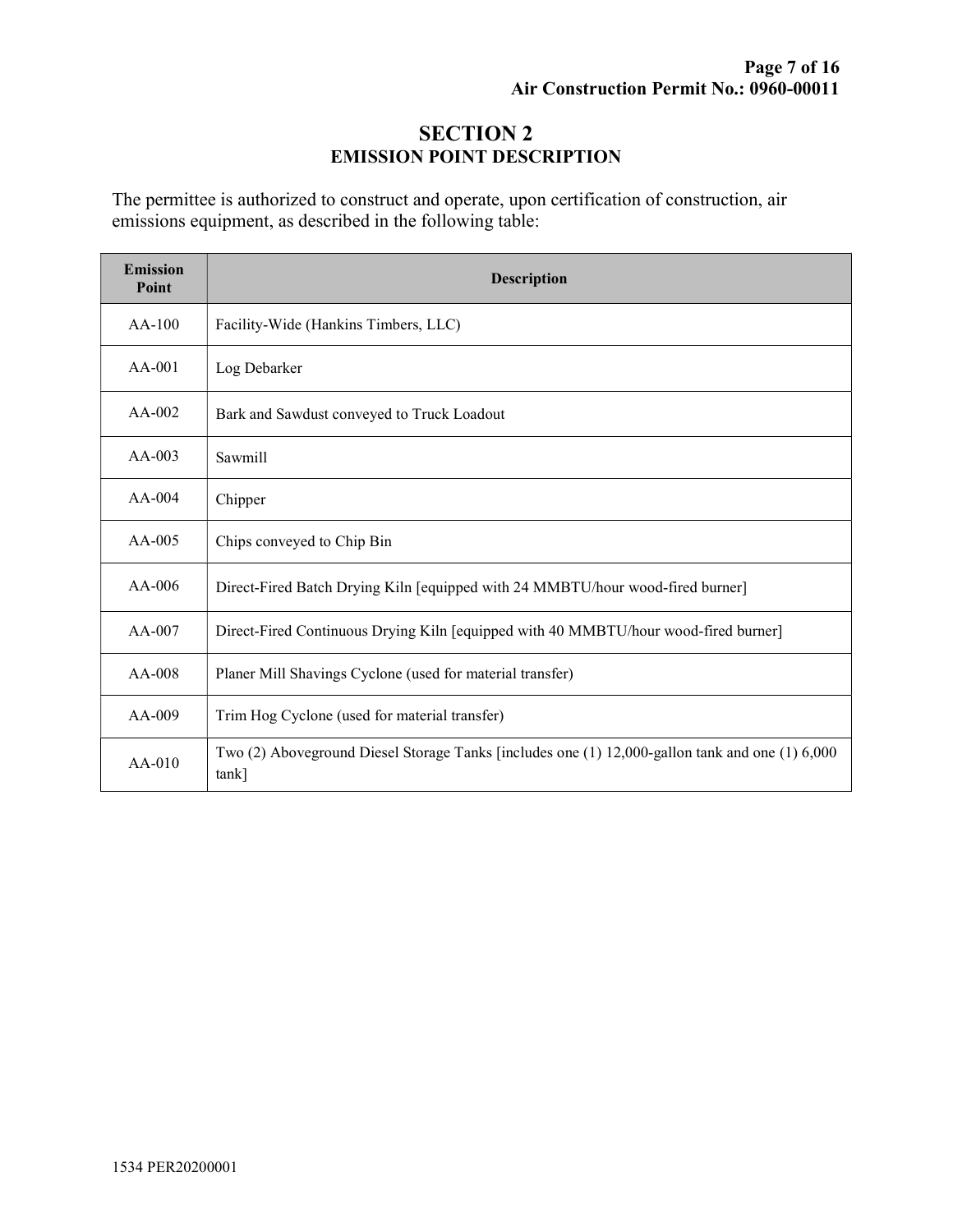| <b>Emission</b><br>Point(s)     | <b>Applicable Requirement</b>                                                                                                                                     | Condition<br><b>Number</b> | Pollutant /<br>Parameter       | <b>Limitation / Standard</b>                           |
|---------------------------------|-------------------------------------------------------------------------------------------------------------------------------------------------------------------|----------------------------|--------------------------------|--------------------------------------------------------|
| $AA-100$<br>(Facility-<br>Wide) | 11 Miss. Admin. Code Pt. 2, R.<br>$1.3.F(1)$ .                                                                                                                    | 3.1                        | <b>PM</b><br>(filterable only) | $E = 4.1(p^{0.67})$                                    |
| AA-006<br>AA-007                | 11 Miss. Admin. Code Pt. 2, R.<br>1.3.A.                                                                                                                          | 3.2                        | Opacity                        | $\leq 40\%$                                            |
| AA-008<br>AA-009                | 11 Miss. Admin. Code Pt. 2, R.<br>1.3.B.                                                                                                                          | 3.3                        |                                |                                                        |
| $AA-006$<br>AA-007              | 11 Miss. Admin. Code Pt. 2, R.<br>2.2.B(10).                                                                                                                      | 3.4                        | <b>Fuel Source</b>             | Combust Uncontaminated Wood Waste                      |
|                                 | 40 CFR Part 63, Subpart<br>DDDD-NESHAP: Plywood<br>and Composite Wood Products<br>40 CFR $63.2231(a)$ , (b),<br>$63.2233(a)(2)$ , and $63.2252$ ,<br>Subpart DDDD | 3.5                        | HAPs                           | General Applicability                                  |
|                                 | 11 Miss. Admin. Code Pt. 2, R.<br>2.2.B(10).<br>(PSD Avoidance Limit)                                                                                             | 3.6                        | <b>VOCs</b><br>(as WPP1)       | 4.0 Pounds / MBF<br>240.0 tpy (12-Month Rolling Total) |
|                                 | 11 Miss. Admin. Code Pt. 2, R.<br>2.2.B(10).<br>(PSD Avoidance Limit)                                                                                             | 3.7                        | Lumber<br>Throughput           | 120,000 MBF / Year (12-Month Rolling)<br>Total)        |

#### SECTION 3 EMISSION LIMITATIONS AND STANDARDS

3.1 For Emission Point AA-100 (Facility-Wide), except as otherwise specified herein or limited herein, the permittee shall not cause or allow the emission of particulate matter (PM) in total quantities in any one (1) hour from any manufacturing process (which includes any associated stacks, vents, outlets, or combination thereof) to exceed the amount determined by the following relationship:

$$
E = 4.1(p^{0.67})
$$

Where "E" is the emission rate in pounds per hour and "p" is the process weight input rate in tons per hour.

(Ref.: 11 Miss. Admin. Code Pt. 2, R. 1.3.F(1).)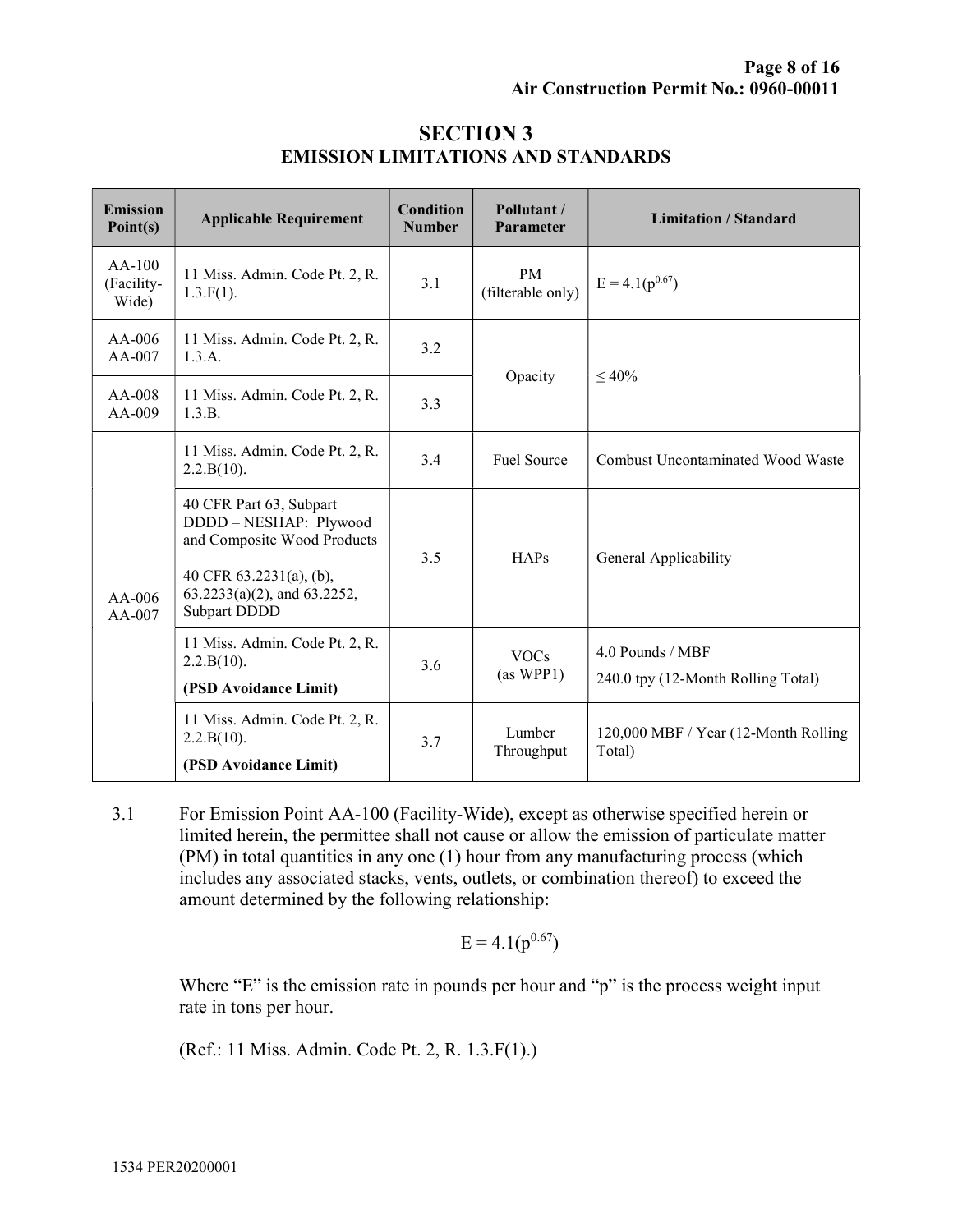- 3.2 For Emission Points AA-006 and AA-007, except as otherwise specified or limited herein, the permittee shall not cause or allow the emission of smoke from a point source into the open air from any manufacturing or industrial process, which exceeds forty percent (40%) opacity subject to the exceptions provided below:
	- (a) Start-up operations may produce emissions, which exceed 40% opacity for up to fifteen  $(15)$  minutes per start-up in any one  $(1)$  hour and not to exceed three  $(3)$ start-ups per stack in any twenty-four (24) hour period.
	- (b) Emissions resulting from soot blowing operations (i.e. ash removal) shall be permitted provided such emissions do not exceed sixty percent (60%) opacity and provided that the aggregate duration of such emissions during any 24-hour period does not exceed ten (10) minutes per billion BTU gross heating value of fuel in any one (1) hour.

(Ref.: 11 Miss. Admin. Code Pt. 2, R. 1.3.A.)

3.3 For Emission Points AA-008 and AA-009, except as otherwise specified or limited herein, the permittee shall not cause or allow the discharge into the ambient air from any point source any air contaminant of such opacity as to obscure an observer's view to a degree in excess of forty percent (40%) opacity, equivalent to that provided in Condition 3.2. This shall not apply to vision obscuration caused by uncombined water droplets.

(Ref.: 11 Miss. Admin. Code Pt. 2, R. 1.3.B.)

3.4 For Emission Points AA-006 and AA-007, the permittee shall only combust uncontaminated wood waste within each burner. For the purpose of this permit, "uncontaminated wood waste" is defined as any by-product generated from processing harvested timber/ dried lumber (i.e. sawdust, bark, wood chips, shavings, etc.) that does not possess an artificial coating or residue. Additionally, the permittee may purchase uncontaminated wood waste from third-party sources only if it meets the aforementioned definition.

(Ref.: 11 Miss. Admin. Code Pt. 2, R. 2.2.B(10).)

3.5 For Emission Points AA-006 and AA-007, upon certifying completion of construction, the permittee shall be subject to all applicable requirements found in 40 CFR Part 63, Subpart DDDD – National Emission Standard for Hazardous Air Pollutants: Plywood and Composite Wood Products and 40 CFR Part 63, Subpart A – General Provisions.

For the purpose of this permit, Emission Points AA-006 and AA-007 are only subject to an initial notification requirement.

(Ref.: 40 CFR 63.2231(a), (b), 63.2233(a)(2), and 63.2252, Subpart DDDD)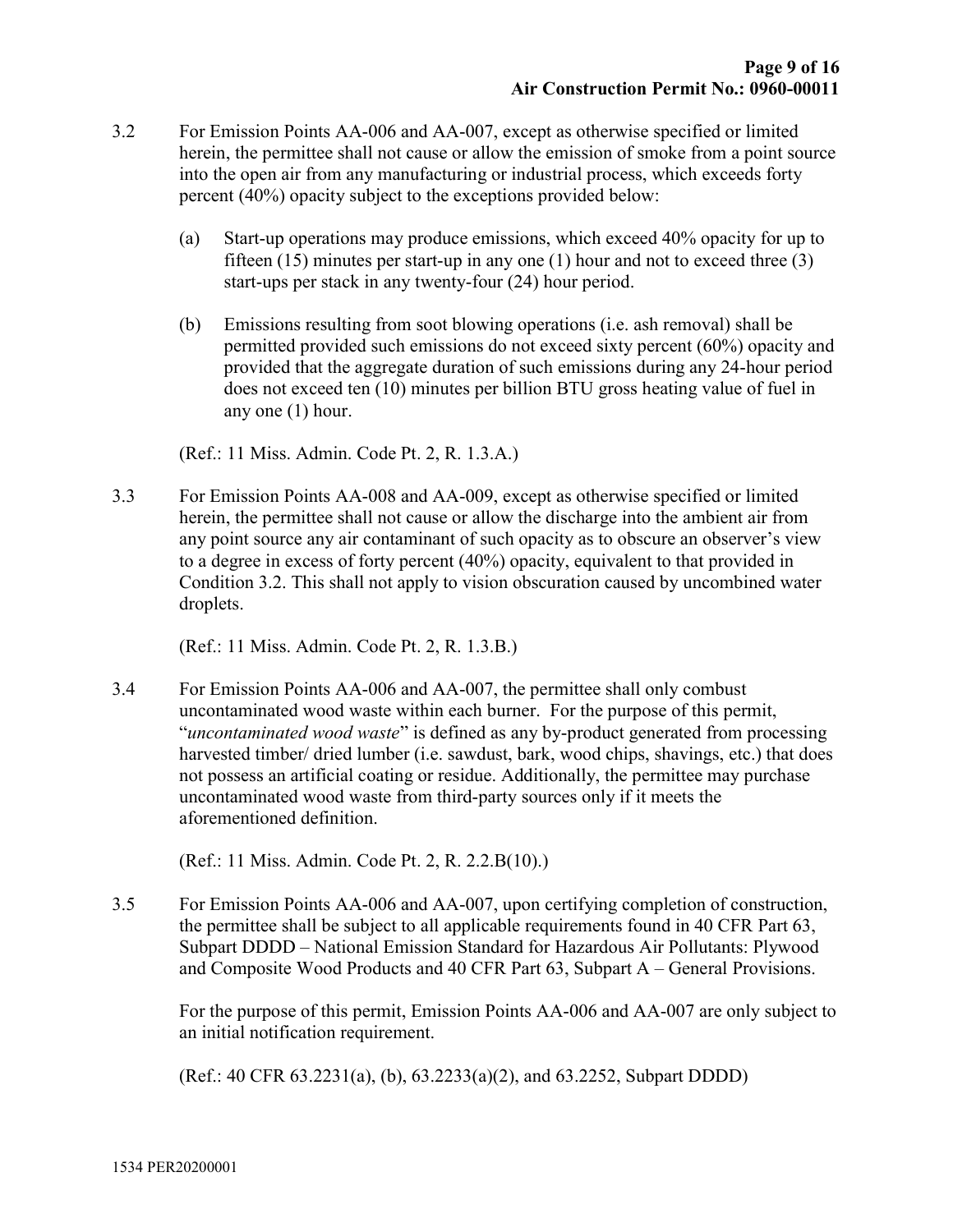3.6 For Emission Points AA-006 and AA-007, the permittee shall limit the emission of volatile organic compounds (VOCs) as Wood Products Protocol 1 (WPP1) to no more than 4.0 pounds per thousand board feet (MBF) dried and no more than 240.0 tons per year (tpy) based on a 12-month rolling total basis.

(Ref.: 11 Miss. Admin. Code Pt. 2, R. 2.2.B(10). – PSD Avoidance Limit)

3.7 For Emission Points AA-006 and AA-007, the permittee shall limit the total throughput of lumber dried to no more than 120,000 thousand board feet (MBF) per year based on a 12-month rolling total basis.

(Ref.: 11 Miss. Admin. Code Pt. 2, R. 2.2.B(10). – PSD Avoidance Limit)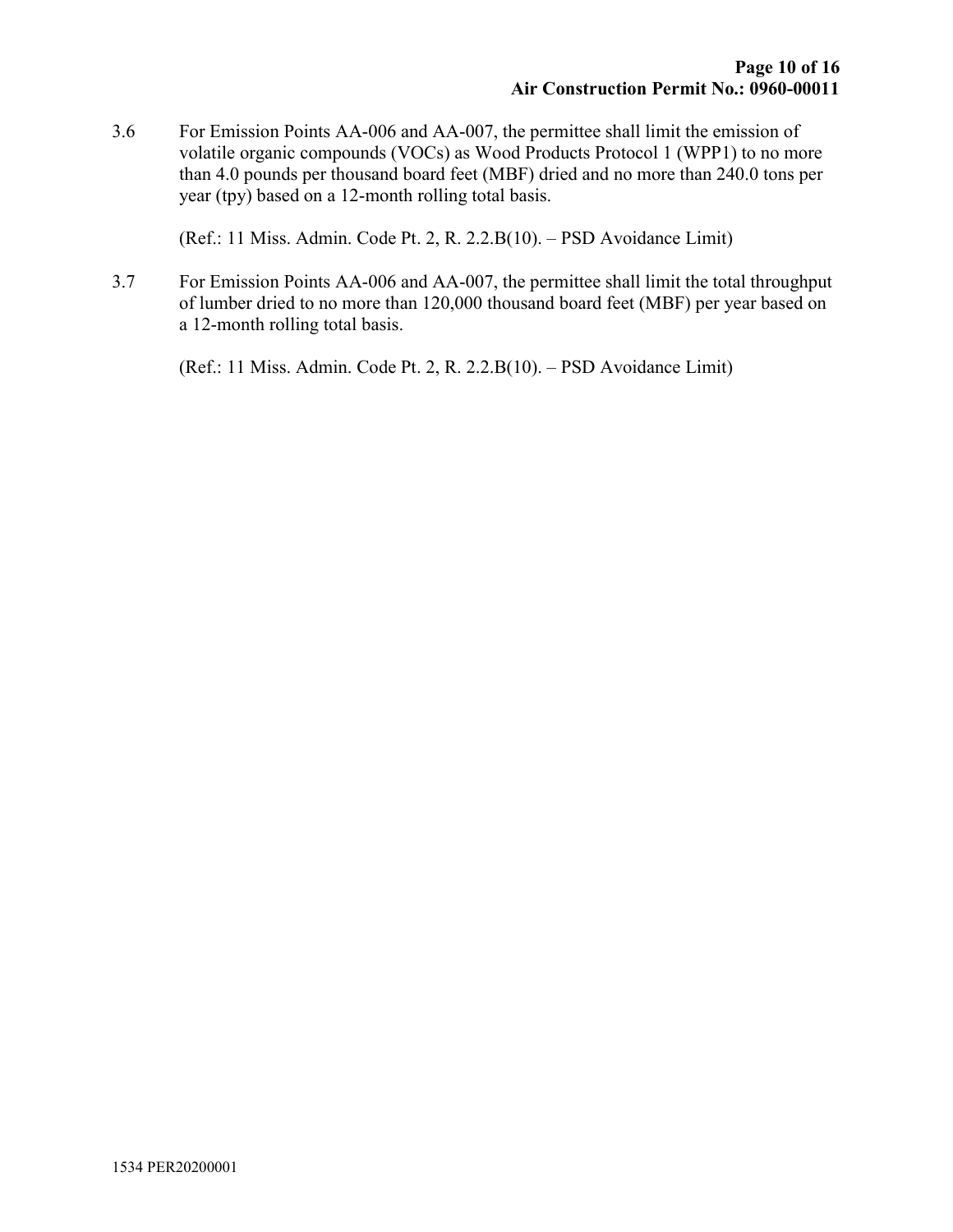#### SECTION 4 WORK PRACTICE STANDARDS

#### THIS SECTION WAS INTENTIONALLY LEFT BLANK SINCE NO WORK PRACTICE STANDARDS APPLY TO THIS PERMIT ACTION.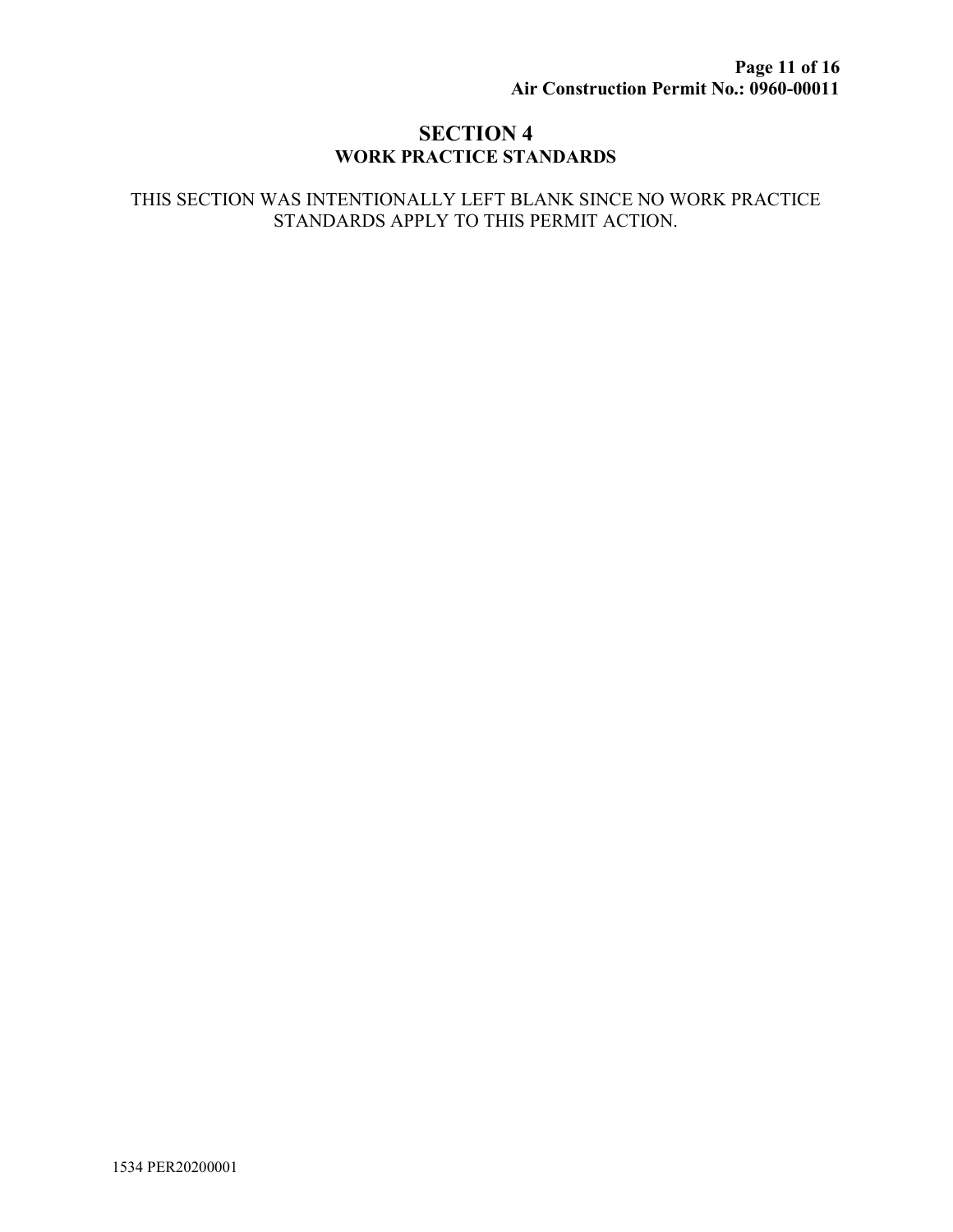| <b>Emission</b><br>Point(s)     | <b>Applicable Requirement</b>                   | Condition<br><b>Number</b> | Pollutant /<br><b>Parameter</b> | <b>Monitoring / Recordkeeping</b><br>Requirement                                                                                                                    |
|---------------------------------|-------------------------------------------------|----------------------------|---------------------------------|---------------------------------------------------------------------------------------------------------------------------------------------------------------------|
| $AA-100$<br>(Facility-<br>Wide) | 11 Miss. Admin. Code Pt. 2, R.<br>2.9.          | 5.1                        | Recordkeeping                   | Maintain Records for a Minimum of<br>Five (5) Years                                                                                                                 |
| $AA-006$<br>$AA-007$            | 11 Miss. Admin. Code Pt. 2, R.<br>2.2.B(11).    | 5.2                        | Lumber<br>Throughput            | Monitor Total Throughput from Both<br>Kilns                                                                                                                         |
| $AA-008$<br>$AA-009$            | 11 Miss. Admin. Code Pt. 2, R.<br>$2.2.B(11)$ . | 5.3                        | Opacity                         | The permittee shall perform weekly VE<br>observations of exhaust stacks. If any<br>visible emissions are detected, EPA<br>Reference Method 9 shall be<br>performed. |
|                                 | 11 Miss. Admin. Code Pt. 2, R.<br>2.2.B(11).    | 5.4                        | PM.                             | Perform weekly inspections on the<br>cyclones; maintenance shall be<br>performed as necessary; records shall<br>be maintained on site.                              |

#### SECTION 5 MONITORING AND RECORDKEEPING REQUIREMENTS

5.1 For Emission Point AA-100 (Facility-Wide), the permittee shall retain all required records, monitoring data, supporting information and reports for a period of at least five (5) years from the date of the monitoring sample, measurement, report, or application. Supporting information includes (but is not limited to) all calibration and maintenance records, all original strip-chart recordings or other data for continuous monitoring instrumentation, and copies of all reports required by this permit. Copies of such records shall be submitted to the MDEQ as required by "Applicable Rules and Regulations" of this permit upon request.

(Ref.: 11 Miss. Admin. Code Pt. 2, R. 2.9.)

5.2 For Emission Points AA-006 and AA-007, the permittee shall monitor the total throughput of dried lumber from both kilns in thousand board feet (MBF) based on both a monthly basis and a 12-month rolling total basis.

(Ref.: 11 Miss. Admin. Code Pt. 2, R. 2.2.B(11).)

5.3 For Emission Points AA-008 and AA-009, the permittee shall demonstrate compliance with the opacity limitations outlined in Condition 3.2 by performing a weekly visible emissions observation in accordance with EPA Test Method 22 on the exhaust from each cyclone during daylight hours and during representative operating conditions.

If visible emissions are detected during an observation, the permittee shall perform and record a visible emission evaluation (VEE) in accordance with EPA Test Method 9 for (at a minimum) a duration of six (6) consecutive minutes. In the event that a VEE is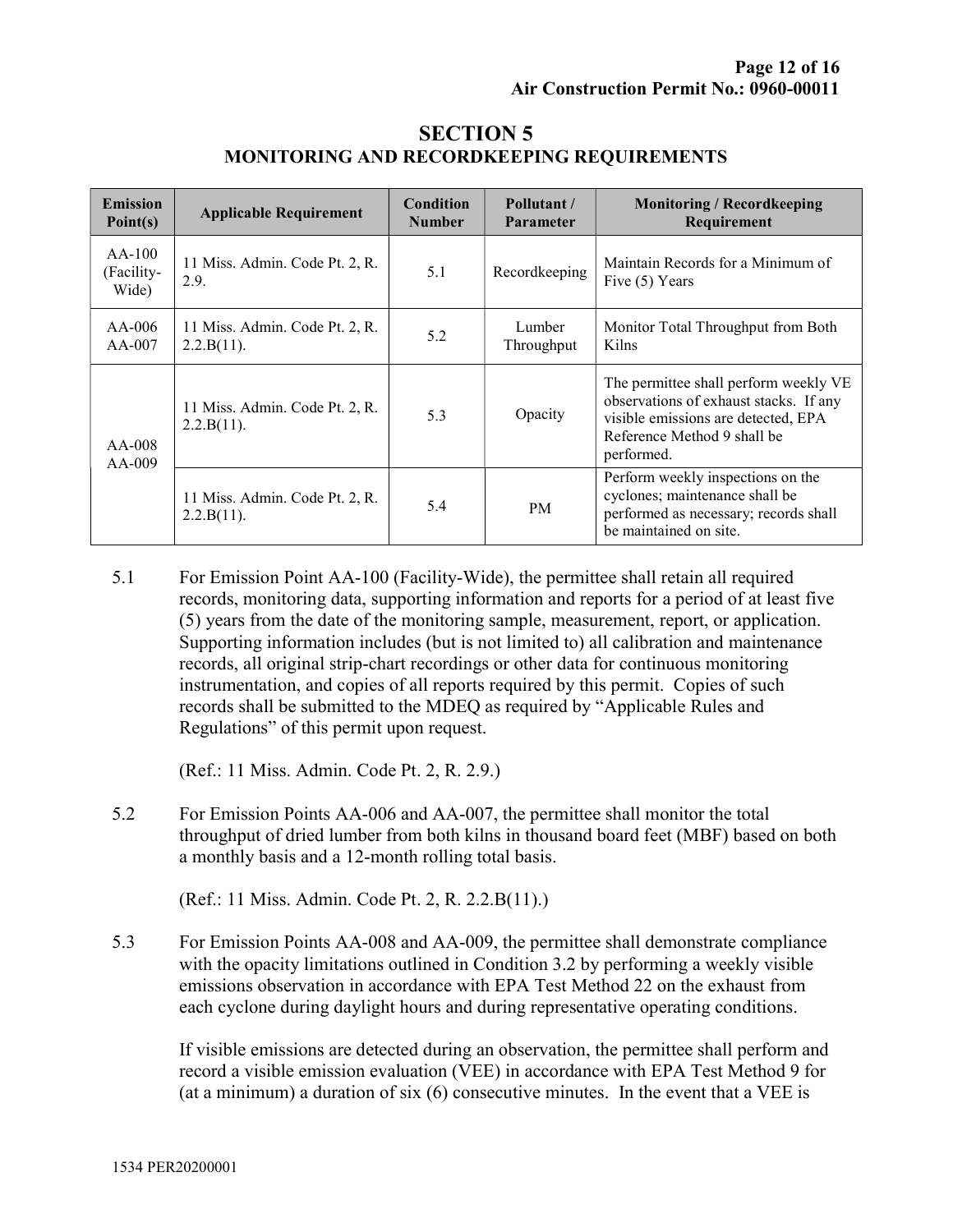required but cannot be conducted, the permittee shall record a written explanation as to why it was not possible to perform the VEE. The VEE shall be performed by a person who is certified as a visible emission reader by the MDEQ or an equivalent agency qualified for such services.

The permittee shall maintain a log of the visible emissions observations / VEEs and any corrective actions taken and make the log available for review upon request from the MDEQ personnel.

(Ref.: 11 Miss. Admin. Code Pt. 2, R. 2.2.B(11).)

5.4 For Emission Points AA-008 and AA-009, the permittee shall perform a weekly inspection on each cyclone. Additionally, maintenance shall be performed as necessary to maintain proper operation of a cyclone. The permittee shall maintain on hand, at all times, sufficient equipment necessary to repair and/or overhaul the cyclones. In the event of that a cyclone fails, the permittee shall cease the corresponding operation until such time as repairs are made and the cyclone is restored to the proper working order and functioning at the proper efficiency.

The records of weekly inspections and any maintenance work shall be kept in log form and must be made available for review upon request during any inspection visit by the Office of Pollution Control personnel.

(Ref.: 11 Miss. Admin. Code Pt. 2, R. 2.2.B(11).)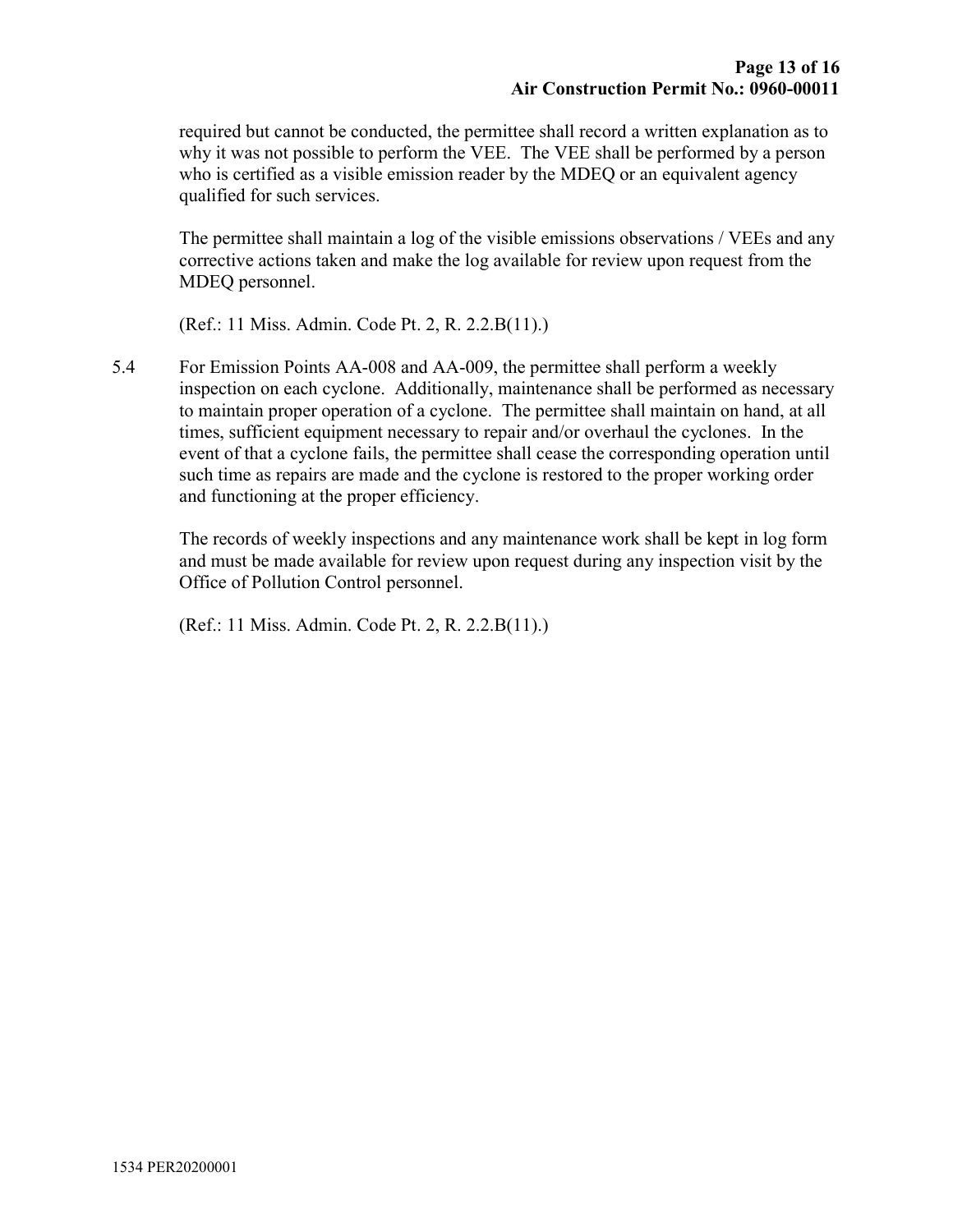| <b>Emission</b><br>Point(s)     | <b>Applicable Requirement</b>                                                                            | <b>Condition</b><br><b>Number</b> | <b>Reporting Requirement</b>                               |
|---------------------------------|----------------------------------------------------------------------------------------------------------|-----------------------------------|------------------------------------------------------------|
| $AA-100$<br>(Facility-<br>Wide) | 11 Miss. Admin. Code Pt. 2, R.<br>$2.2.B(11), R. 2.5.C(2)-(3), R.$<br>$2.5 \cdot D(1) - (3)$ and R. 2.9. | 6.1                               | General Reporting Requirements                             |
|                                 | 11 Miss. Admin. Code Pt. 2, R.<br>$2.5.D(1)$ and (3).                                                    | 6.2                               | Submit a Notification on the Completion of<br>Construction |
|                                 | 11 Miss. Admin. Code Pt. 2, R.<br>2.2.B.(11).                                                            | 6.3                               | Submit a Semi-Annual Monitoring Report                     |
| $AA-006$<br>$AA-007$            | 40 CFR $63.2280(a)$ and (b),<br><b>Subpart DDDD</b>                                                      | 6.4                               | Submit Initial Notifications (As Applicable)               |

## SECTION 6 REPORTING REQUIREMENTS

#### 6.1 General Reporting Requirements:

(a) The permittee shall report all deviations from permit requirements, including those attributable to upsets, the probable cause of such deviations, and any corrective actions or preventive measures taken. This report shall be made within five (5) working days of the time the deviation began.

(Ref.: 11 Miss. Admin. Code Pt. 2, R. 2.2.B(11).)

(b) Beginning upon issuance of this permit and lasting until issuance or modification of the applicable operating permit, the permittee shall submit reports of any required monitoring by July  $31<sup>st</sup>$  and January  $31<sup>st</sup>$  for the preceding six-month period. All instances of deviations from permit requirements must be clearly identified in such reports and all required reports must be certified by a Responsible Official consistent with Mississippi Administrative Code, Title 11, Part 2, Chapter 2, Rule 2.1.C.

Where no monitoring data is required to be reported and/or there are no deviations to report, the report shall contain the appropriate negative declaration. For any air emissions equipment not yet constructed and/or operating the report shall so note and include an estimated date of commencement of construction and/or start-up (whichever is applicable).

(Ref.: 11 Miss. Admin. Code Pt. 2, R. 2.9.)

(c) Any document required by this permit to be submitted to the MDEQ shall contain a certification signed by a Responsible Official stating that, based on information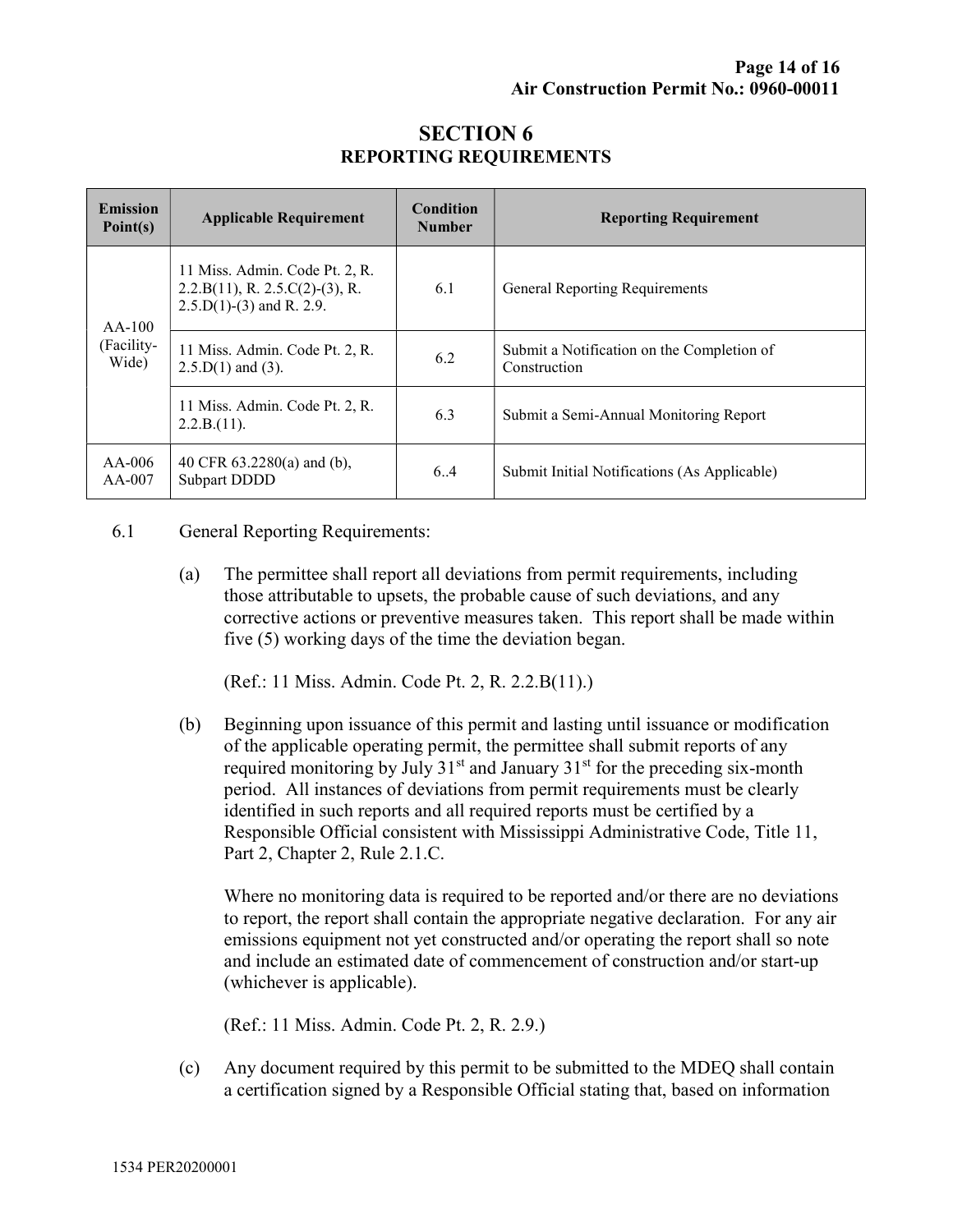and belief formed after reasonable inquiry, the statements and information in the document are true, accurate and complete

(Ref.: 11 Miss. Admin. Code Pt. 2, R. 2.2.B(11).)

(d) Within fifteen (15) days of beginning actual construction, the permittee must notify MDEQ in writing that construction has begun.

(Ref.: 11 Miss. Admin. Code Pt. 2, R. 2.5.C(2).)

(e) The permittee must notify the MDEQ in writing when construction does not begin within eighteen (18) months of issuance or if construction is suspended for eighteen (18) months or more.

(Ref.: 11 Miss. Admin. Code Pt. 2, R. 2.5.C(3).)

(f) Upon the completion of construction or installation of an approved stationary source or modification, and prior to commencing operation, the applicant shall notify the Permit Board that construction or installation was performed in accordance with the approved plans and specifications on file with the Permit Board.

(Ref.: 11 Miss. Admin. Code Pt. 2, R. 2.5.D(1) and (3).)

(g) The Permit Board shall be promptly notified in writing of any change in construction from the previously approved plans and specifications or permit. If the Permit Board determines the changes are substantial, it may require the submission of a new application to construct with "as built" plans and specifications. Notwithstanding any provision herein to the contrary, the acceptance of an "as built" application shall not constitute a waiver of the right to seek compliance penalties pursuant to State Law.

(Ref.: 11 Miss. Admin. Code Pt. 2, R. 2.5.D(2).)

6.2 For Emission Point AA-100 (Facility-Wide), upon the completion of construction / installation of all permitted emission sources and prior to commencing operation, the permittee shall notify the MDEQ in writing that construction / installation has been completed in accordance with the approved plans and specifications on file no later than fifteen (15) days after completing the actual construction / installation.

(Ref.: 11 Miss. Admin. Code Pt. 2, R. 2.5.D(1) and (3).)

6.3 The permittee shall submit a semi-annual monitoring report in accordance with Condition 6.1(b) that contains the following information: